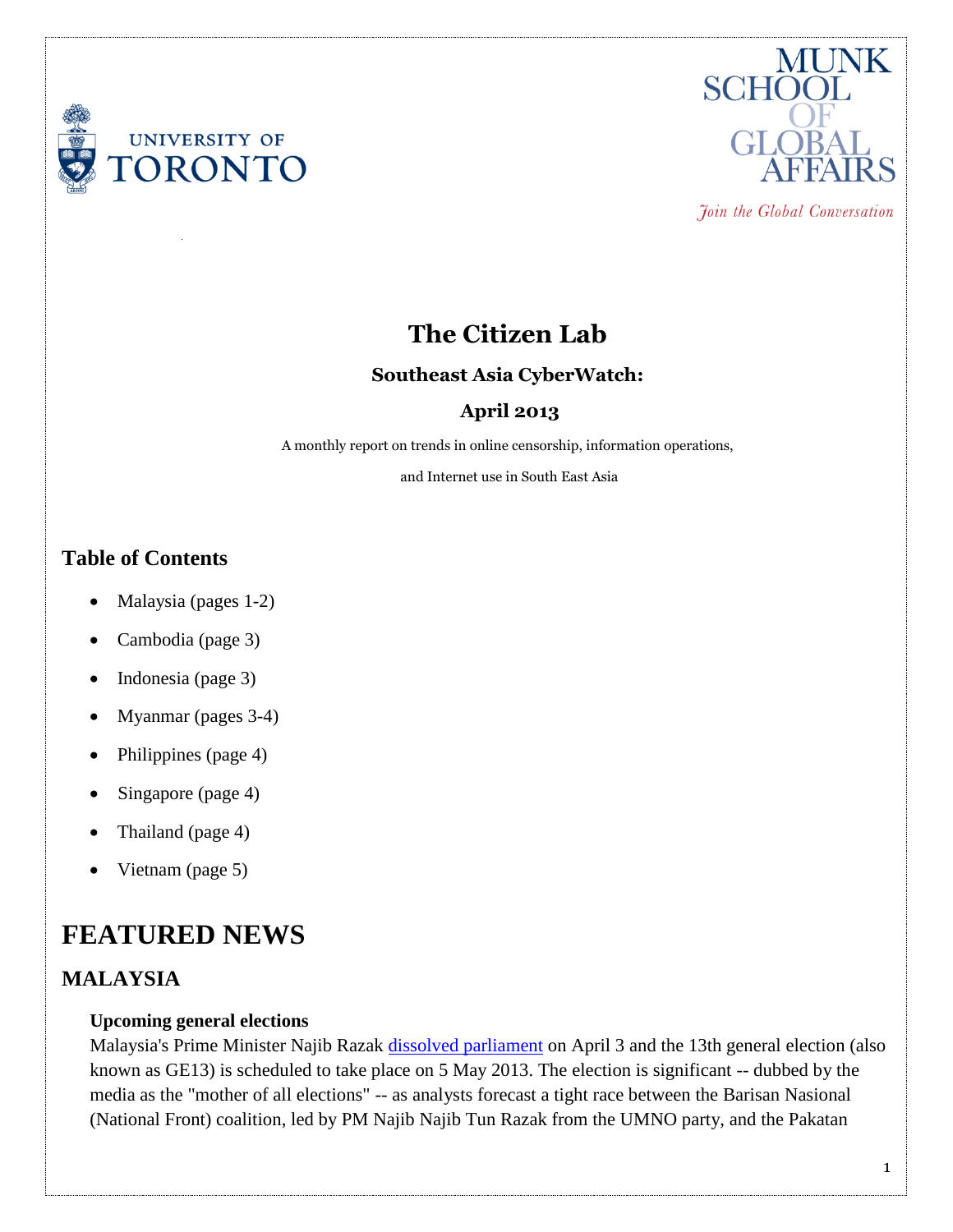Rakyat (People's Pact) opposition alliance, led by former Deputy Prime Minister Anwar Ibrahim. In the last election, [the UMNO-led coalition lost](http://www.ft.com/cms/s/0/702ceea0-b19d-11e2-b324-00144feabdc0.html#axzz2S9JN3CVs) its two-thirds parliamentary majority for the first time in more than 50 years.

Nearly 2,500,000 new voters [have registered](http://www.abc.net.au/news/2013-04-10/malaysia-election/4620504) for the 2013 election with most of them set to vote for the first time. With a ban on political activity in Malaysian universities still in effect, the tech-savvy younger generation has been using social media to express their opinions. Malaysian Facebook users have surged from 800,000 during the 2008 polls to 13 million, nearly half of the country's population of 28 million, and they are prolific Twitter users. This trend has led [PM Razak to dub GE13](http://www.france24.com/en/20130425-malaysian-youth-pivotal-social-media-election) as Malaysia's "first social media election." A [preliminary report](http://pilihanraya.info/wp-content/uploads/2012/10/WtW.Release.1.11.pdf) [PDF] of a study jointly conducted by the University of Nottingham and Centre for Independent Journalism, which analyzed 26 media outlets, found that [online media delivers](http://www.malaysiakini.com/news/227832) the most "even-handed coverage of the elections" in the first week after the parliament was dissolved.

Attacks related to the election have ramped up, both offline and online. On April 25, [two petrol](http://www.asiaone.com/News/AsiaOne+News/Malaysia/Story/A1Story20130424-418166.html)  [bombs](http://www.asiaone.com/News/AsiaOne+News/Malaysia/Story/A1Story20130424-418166.html) were thrown at an operations room of the governing Barisan Nasional (BN) coalition office outside of Kuala Lumpur, and just the day before, [a small explosion](http://www.bloomberg.com/news/2013-04-24/explosions-arson-disrupt-najib-s-malaysia-election-campaign-1-.html) disrupted a campaign event attended by BN supporters in northern Penang state. James Chin, a professor of political science at the Malaysian campus of Australia's Monash University, said that GE13 "is shaping up to be [the most violent election](http://www.smh.com.au/world/attacks-mar-malaysias-election-campaign-20130425-2igdj.html) in living memory."

In late March, a [pro-opposition alliance website](http://milosuam.blogspot.ca/2013/03/bukti-najib-guna-majlis-keselamatan.html) published a letter, signed by the secretary of the National Security Council and addressed to the Prime Minister, containing the opposition's campaign strategy, allegedly [obtained through email interception.](http://www.freemalaysiatoday.com/category/nation/2013/03/22/najib-intercepting-pakatans-e-mails/) In early April, the owner of alternative radio stations for Malaysian opposition -- Radio Free Malaysia, Radio Free Sarawak and the news portal Sarawak Report - said that [they have been targeted by DDoS](http://techpresident.com/news/wegov/23732/alternative-radio-stations-malaysian-opposition-assert-cyber-attack-government) (distributed-denial-of-service) attacks for weeks. Clare Rewcastle-Brown, the founder of all three news outlets, believes that the Malaysian government is behind the attacks. The alternative news websites Malaysiakini and HarakahDaily.net, have also [suffered](http://www.malaysia-chronicle.com/index.php?option=com_k2&view=item&id=82061:harakahdaily-under-attack-vows-to-stay-afloat&Itemid=2) [from](http://www.trust.org/item/20130501220000.0000-5onwz/) DDoS attacks. In addition, Malaysiakini believes that Internet Service Providers may have been ordered to [limit or restrict access to its website](http://www.malaysiakini.com/news/228203) and has made an official complaint to the Malaysian Communications and Multimedia Commission. In our latest report, ["For Their Eyes Only: The](https://citizenlab.org/2013/04/for-their-eyes-only-2/)  [Commercialization of Digital Spying,](https://citizenlab.org/2013/04/for-their-eyes-only-2/)" we have identified a FinSpy sample -- part of the remote intrusion and surveillance software, [FinFisher,](https://citizenlab.org/tag/finfisher/) distributed by the United Kingdom-based company, Gamma International -- that appears to be specifically targeting Malay language speakers, masquerading as a Word document discussing GE13 and as a Mozilla Firefox browser in both file properties and in manifest. [Click](https://citizenlab.org/wp-content/uploads/2013/05/shortbg-malaysia1.pdf)  [here](https://citizenlab.org/wp-content/uploads/2013/05/shortbg-malaysia1.pdf) for a plain-language summary of our findings from Malaysia, as well as background on FinFisher.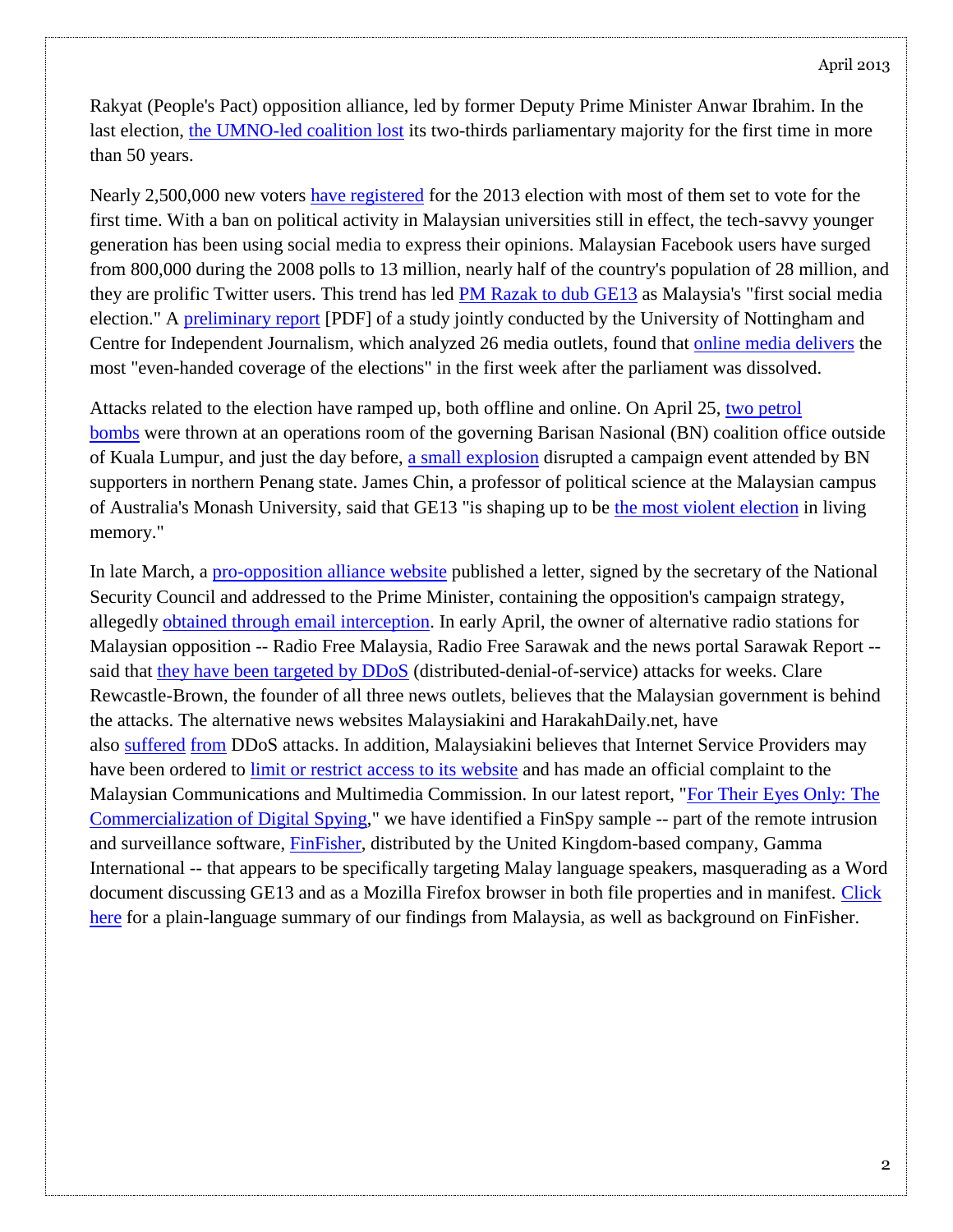#### April 2013

# **CAMBODIA**

#### **Chinese and Taiwanese nationals arrested for online fraud**

On April 26, 34 Chinese nationals and three Cambodians were [arrested](http://www.cambodiadaily.com/news/chinese-taiwanese-nationals-nabbed-in-phone-extortion-rings-20466/) by the National Military Police in Phnom Penh for running an "international extortion ring." Recently, 24 Chinese and two Taiwanese nationals were arrested in Suong City for running a similar ring. Voice over Internet Protocol (VoIP) equipment was said to be used by these rings to extort money from victims in the People's Republic of China by claiming to know various secrets about them or their families. Earlier in April, 17 Chinese nationals were [sentenced](http://www.thecambodiaherald.com/cambodia/detail/1?page=15&token=NzVkYzBlMTMyMzQ) to several years in prison for Internet fraud as well.

## **INDONESIA**

#### **Increase in the number of cyber crimes**

The Indonesian Security Incident Response Team on Infrastructure or Coordination Center (id-SIRTII/CC) reported that the [number of cyber crimes in Indonesia has increased](http://www.thejakartapost.com/news/2013/04/09/scams-haunt-netizens-rapid-online-era.html) from around 600 cases in 2010 to more than 700 in 2012. The Jakarta Police cyber crimes unit had a number of high-profile cases last year, including one involving a teenager in Depok, West Java, who was kidnapped and repeatedly raped, allegedly by a man she contacted on Facebook. The Associated Press reported that [as of October 2012,](http://www.usatoday.com/story/news/world/2012/10/29/facebook-used-to-kidnap-traffic-indonesian-girls/1665321/) 27 of the 129 children reported missing to Indonesia's National Commission for Child Protection are believed to have been abducted after meeting their captors on Facebook. This is an increase from 18 similar cases [reported in all of 2011.](http://www.usatoday.com/story/news/world/2012/10/29/facebook-used-to-kidnap-traffic-indonesian-girls/1665321/) The [losses incurred due to cyber crime](http://www.thejakartapost.com/news/2013/04/22/more-love-can-be-lost-internet.html) have also increased. Scams which involved losses of more than Rp 5 billion (approximately US\$514,405) have been reported and they accounted for at least 40 percent of 176 cyber crime cases recorded during the first four months of 2013.

## **MYANMAR**

### **ICT technology and anti-Rohingya violence**

Recent news reports have highlighted the role that ICT technologies play in creating a climate of hostility against Myanmar's minority Muslim Rohingya community. After the town of Meikhtila was [rocked](http://www.irrawaddy.org/archives/31756) by communal strife starting in late March, [social media and mobile phone technology](http://www.theinternational.org/articles/387-myanmar-goes-digital-violent-ramificatio) helped spread the violence through the rapid dissemination of photos and videos. While ICT technology has been limited in the country, cyberspace has already been ["overwhelmed by hateful screeds against Muslims, Indians,](http://www.cfr.org/burmamyanmar/myanmars-alarming-civil-unrest/p30414)  [Chinese, and other ethnic minorities."](http://www.cfr.org/burmamyanmar/myanmars-alarming-civil-unrest/p30414) A variety of civil society organizations met in April to discuss how Facebook users used the social media site to upset the country's ["tranquility"](http://news.asiaone.com/News/AsiaOne%2BNews/Asia/Story/A1Story20130426-418521.html) through spreading false or inaccurate information, and plan to set up their own multi-stakeholder Facebook page to counter this hostile rhetoric. As **previously reported**, the plight of the Rohingya people has been brought to the attention of social media users by the hacktivist group Anonymous through Twitter hashtag campaigns.

### **Google adds new support for users in Myanmar**

As follow up to Google Executive Chairman Eric Schmidt's [visit](https://citizenlab.org/2013/04/southeast-asia-cyberwatch-march-2013/#myanmar) to Myanmar as a means of promoting Internet freedom, Google has introduced [support in Burmese](http://thenextweb.com/asia/2013/04/05/myanmar-boosted-as-google-search-gets-local-language-support-price-of-sim-cards-set-to-fall/) as well as six other local languages on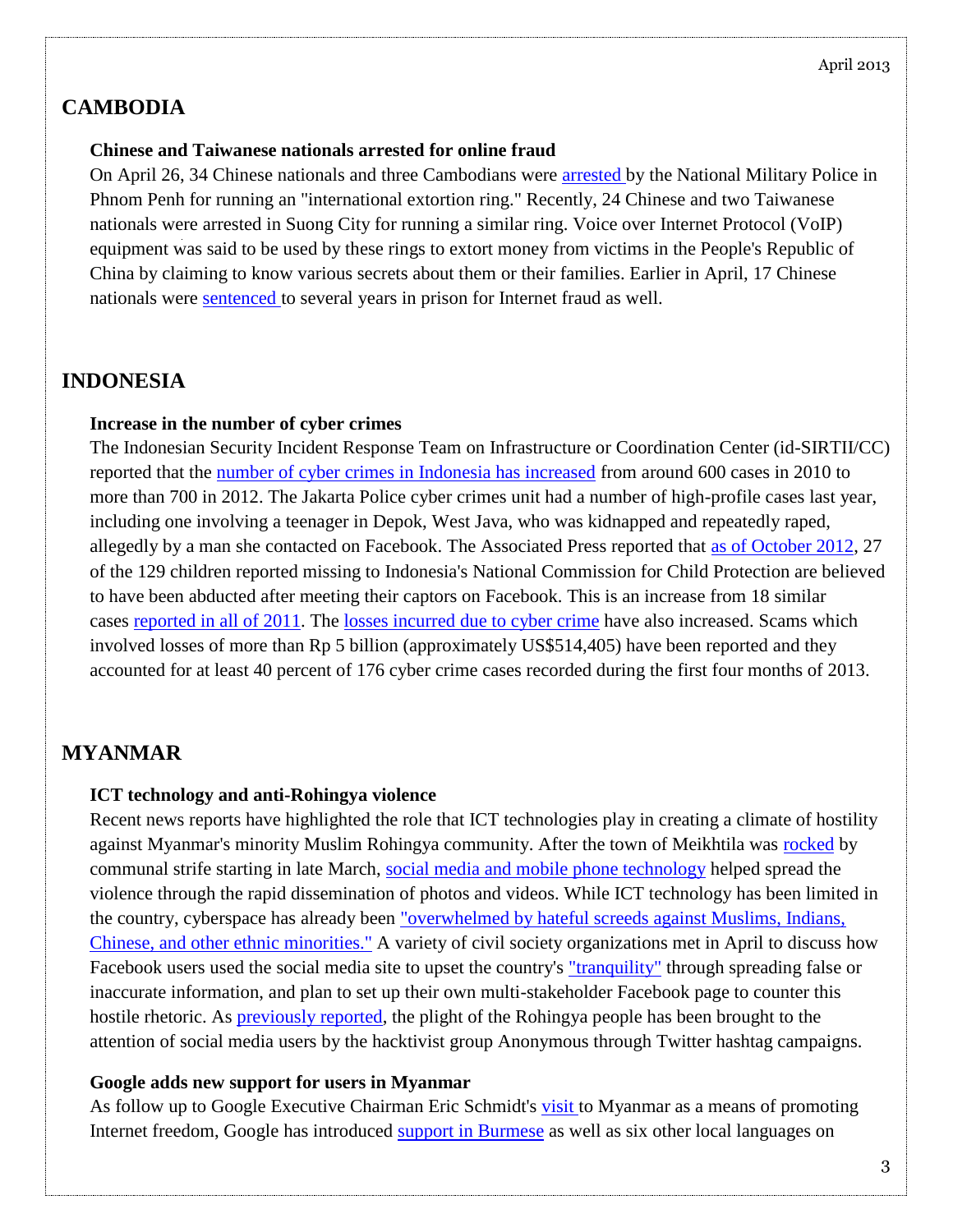its [recently introduced search portal](http://www.google.com.mm/) for the country. Despite this gesture of support, Schmidt voiced [concerns](http://blogs.wsj.com/searealtime/2013/04/02/googles-schmidt-sees-dangerous-period-in-myanmar/) over the future of the Internet in Myanmar as tensions between ethnic groups have flared up on social media, which in turn may result in a backlash against online freedom.

## **PHILIPPINES**

#### **Taiwan and the Philippines sign "crime-fighting" agreement**

After a series of Internet fraud cases involving Taiwanese citizens surfaced, the Philippines and Taiwan have signed a mutual ["crime-fighting" agreement](http://www.gmanetwork.com/news/story/305279/news/nation/taiwan-philippines-sign-crime-fighting-pact) designed to help both countries in gathering evidence, freezing assets, and aiding in the deportation process of cyber criminals. The agreement came as a result of a contentious diplomatic row in 2011 over the arrest of several Taiwanese citizens using the Philippines as a base of operations to target victims in mainland China. In April, Filipino authorities [arrested 16](http://www.gulf-times.com/asean-philippines/188/details/347993/16-taiwanese-held-over-online-fraud)  [Taiwanese nationals](http://www.gulf-times.com/asean-philippines/188/details/347993/16-taiwanese-held-over-online-fraud) for an Internet scam aimed at retirees in China and Taiwan. Combating online fraud is part of the motivation behind the creation of the [controversial "Cybercrime Prevention Act",](https://citizenlab.org/2012/06/southeast-asia-cyber-watch-june-2012-2/#ph) which has been under a [federal restraining order,](https://citizenlab.org/2013/02/southeast-asia-cyberwatch-january-2013-2/#philippines) delaying its official enforcement.

## **SINGAPORE**

#### **State prosecution demands apology from online community over court-case backlash**

In 2012, Yuan Zhenghua was sentenced to 25 months in jail for hijacking and crashing a taxi, resulting in the death of an airport worker. Comments on websites and Facebook pages accused the court of giving a lenient sentence because Zhenghua is a Chinese national. This prompted Singapore's Attorney-General's Chambers (AGC) to demand an [apology](http://asiancorrespondent.com/105649/singapores-state-prosecution-demands-apology-for-facebook-comments/) from those who made such statements. It is unknown how many sites received letters demanding an apology, although a Facebook page titled "EDMW Loves Singapore" has posted an official [statement.](https://www.facebook.com/photo.php?fbid=439573512794467&set=a.287232731361880.67596.286603891424764&type=1) Bloggers have [criticized](http://www.tremeritus.com/2013/04/18/singapore-judiciary-demands-apology-for-web-backlash/) the AGC's demand as a means of stifling "online dissent."

## **THAILAND**

#### **Rights organizations demand bail for magazine editor**

The Paris-based International Federation for Human Rights (FIDH) and the Geneva-based World Organisation Against Torture (OMCT) have asked the Thai Court of Appeal to review the case of magazine editor [Somyot Prueksakasemsuk](http://www.bangkokpost.com/breakingnews/344112/international-rights-groups-join-clamour-for-bail-for-somyot) and to grant him bail. As [previously reported,](https://citizenlab.org/2012/09/southeast-asia-cyberwatch-september-2012/#thailand) Somyot had been arrested by Thai authorities for allegedly insulting the Thai monarchy and was subsequently [sentenced](http://www.theaustralian.com.au/news/world/activist-somyot-prueksakasemsuk-jailed-for-11-years-under-thailands-lese-majeste-laws/story-e6frg6so-1226560351347) to 11 years in jail. FIDH and OMCT argued that Somyot's actions fell within the Universal Declaration of Human Rights (UDHR) definition of what constitutes [protected speech.](http://www.bangkokpost.com/breakingnews/344112/international-rights-groups-join-clamour-for-bail-for-somyot)